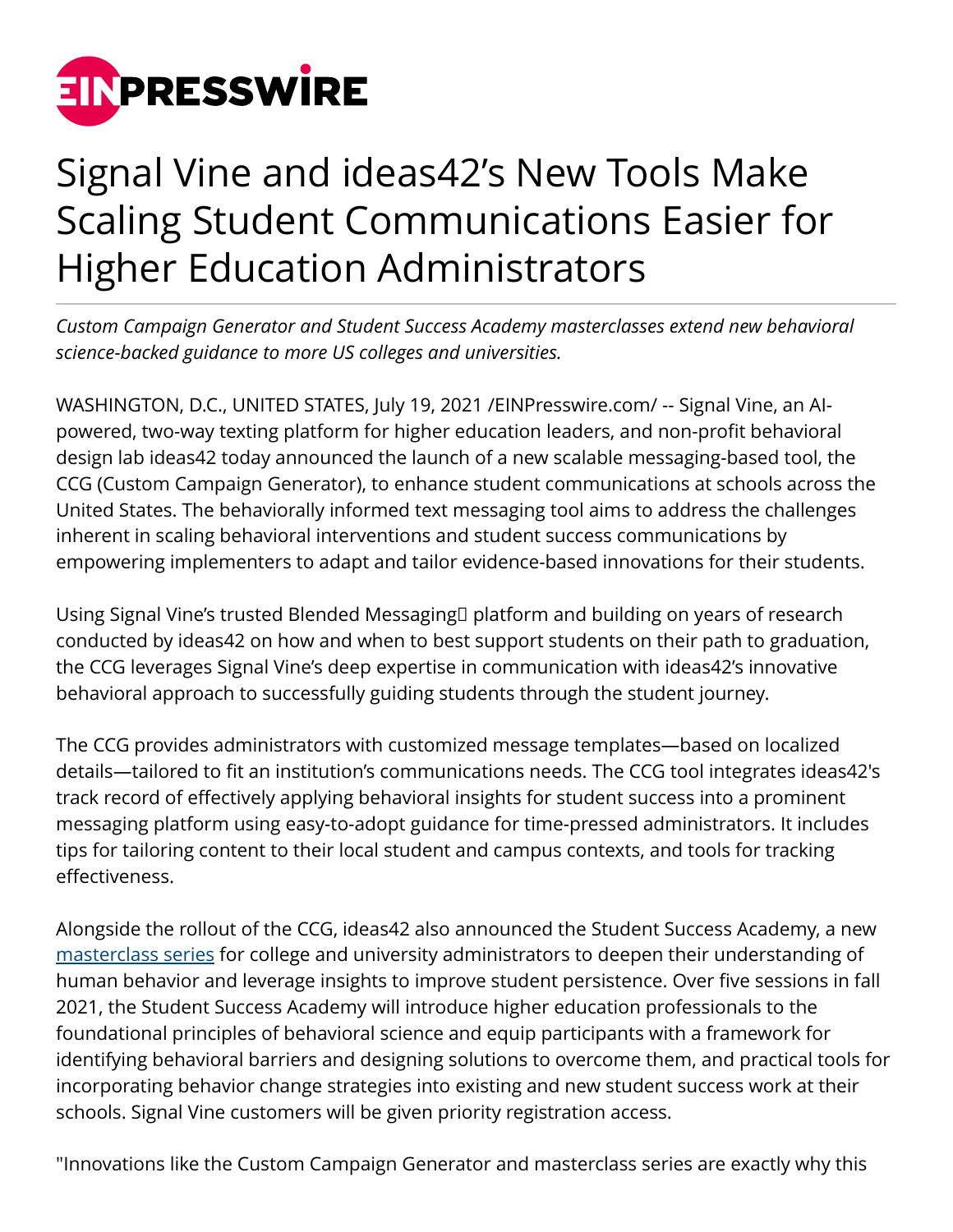partnership is so valuable to everyone pursuing new solutions to the old problems hindering student success. We know texting is the most effective channel to engage students and deliver these behavioral interventions, and the research has proven this out. But regular texting is not enough, meaningful positive results require the combination of automation and personalization with authentic human interactions. This is the power of Blended Messaging® and the key to making innovations like CCG so successful," said Brian Kathman, CEO of Signal Vine. "We are a mission-driven, impact-focused organization obsessed with student outcomes. Signal Vine's origin was based on the original, ground-breaking Nudge research and ideas42 is the perfect partner to scale the impact of texting and behavioral science across the entire Higher Education sector. Their work and team are an inspiration, and the positive impact these innovations will deliver for schools and their students is breathtaking."

"At its core, ideas42's work here aims to meaningfully promote pathways to student persistence across the U.S. using insights from behavioral science that administrators can easily integrate into their work," said Cassie Taylor, Vice President and a leader of the Education portfolio at ideas42. "The new Custom Campaign Generator and our novel Student Success Academy offer school leaders the simplest ways yet to learn from, adapt, tailor, and scale over a decade of research and insight for their students."

## About Signal Vine:

Signal Vine is the leading higher education AI messaging platform transforming how higher education institutions reach, support and engage students throughout their academic life cycles. With more than 50 million student interactions, Signal Vine's Blended Messaging® approach personalizes engagement using AI, workflow automation, and one-to-one messaging to keep students on the path to success. Signal Vine has been improving enrollment and retention outcomes with a proactive approach across the entire campus and student life cycle.

## About ideas42

ideas42 is a non-profit that uses insights from human behavior—why people do what they do—to help improve lives, build better systems, and drive social change. For more than a decade, we've been at the forefront of applying behavioral science in the real world. Our efforts have so far extended to 45 countries as we've partnered with governments, foundations, NGOs, private enterprises, and a wide array of public institutions–in short, anyone who wants to make a positive difference in peoples' lives. For more, visit ideas42.org.

Media Contacts:

Mitra Salasel, Director of Communications ideas42 mitra@ideas42.org

Ashley Belz, Marketing Associate